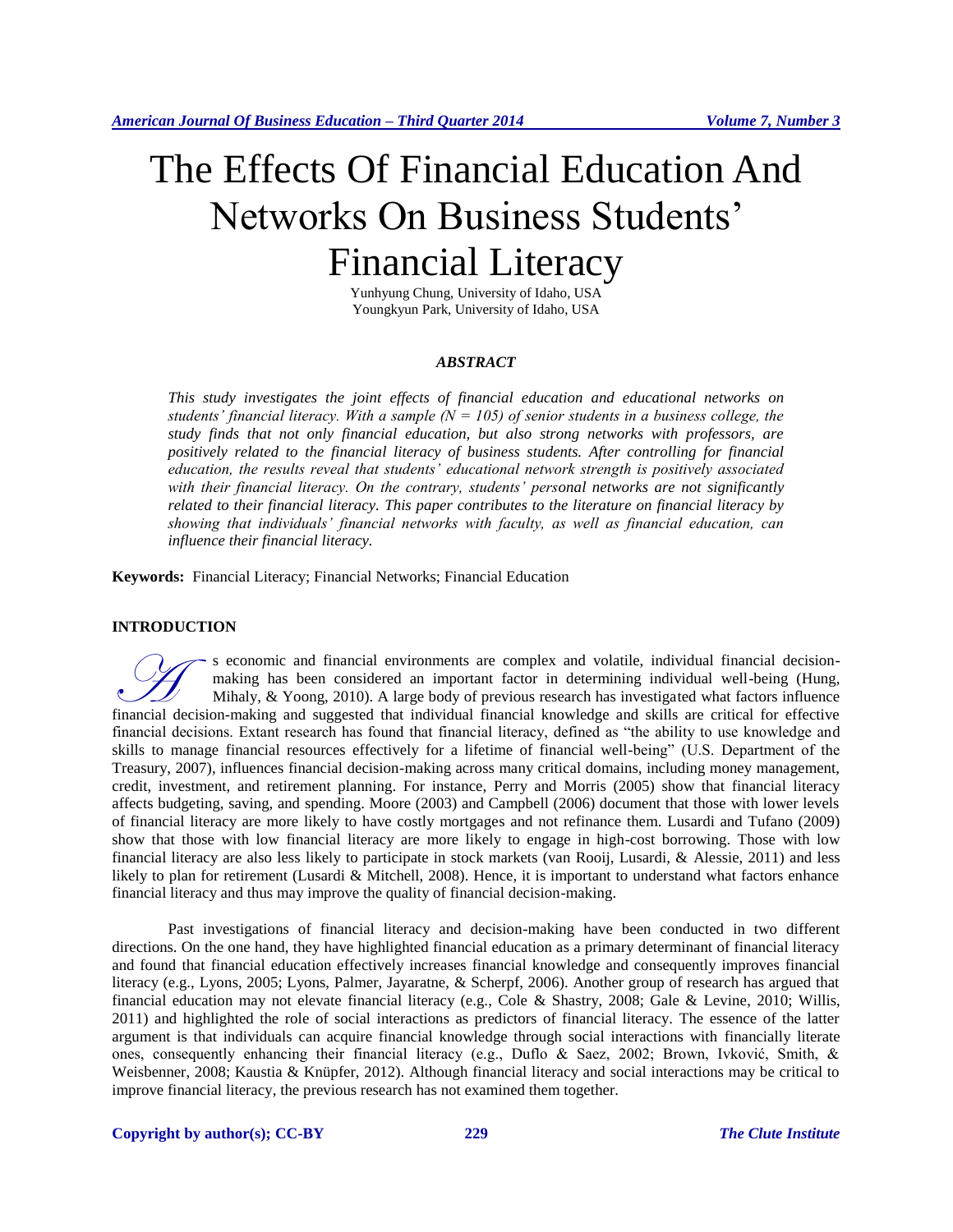# *American Journal Of Business Education – Third Quarter 2014 Volume 7, Number 3*

Taken these two streams of research together, this study intends to enhance understanding of college students' financial literacy. Because a level of financial literacy early in life would significantly affect their wealth accumulation, it would be important to understand what factors influence students' financial literacy (Lusardi, Michaud, & Mitchell, 2011). Replicating the previous research, this study examines the relationship between financial education in colleges and business students' financial literacy. Using a social network analysis technique, however, the study explores the relationship between different types of social networks and business students' financial literacy.

# **LITERATURE REVIEW AND HYPOTHESES**

Financial education has been identified as a primary determinant of financial literacy. Previous research found that company-provided financial education can effectively increase financial knowledge and consequently improve financial literacy (e.g., Lyons, 2005; Lyons, Palmer, Jayaratne, & Scherpf, 2006). Corroborating these findings, research on college-level financial education has found that financial education in colleges improves investment knowledge more effectively than financial education in high schools (Peng, Bartholomae, Fox, & Cravener, 2007). Financial education in colleges provides comprehensive and in-depth knowledge on finance and investment (Peng et al., 2007). In addition, because most college students who will soon be involved in financial decision-making (e.g., investments in a defined contribution plan), they are likely to be interested in financial education. In this regard, the following hypothesis is proposed:

**Hypothesis 1:** Financial education is positively related to students' financial literacy.

Although financial education improves one's financial literacy, a growing body of research continues to cast doubts on whether financial education can, in practice, effectively bring about behavioral change (e.g., Lyons, Chang, Scherpf, 2006; Cole & Shastry, 2008; Gale & Levine, 2010; Willis, 2011). This body of research proposes that financial literacy may be affected not only by financial education but also by social interactions (or networks) with the financially literate. Because individuals may acquire critical knowledge through their social ties (Chung & Jackson, 2013), social networks may contribute to enhancing their financial literacy. Network ties can serve both instrumental/informational and expressive/social purposes (i.e., maintaining friendship) (Balkundi & Harrison, 2006; Cascioaro & Lobo, 2008). However, this study focuses on the instrumental role of networks, assuming that instrumental external ties are most relevant to acquiring financial knowledge and information.

If students interact with more people to acquire financial knowledge (i.e., a larger *network size*), they may have more chances to obtain a broader spectrum of information and knowledge (e.g., Chung & Jackson, 2013; Gargiulo, Ertug, & Galunic, 2009). In addition, frequent social interactions with people in the financial networks may help reduce a fixed cost of acquiring and processing information related to investment (Vissing-Jørgensen, 2003; Hong, Kubik, & Stein, 2004). Social network research has suggested that strong relationships are useful for acquiring tacit and complex knowledge (Adler & Kwon, 2002). Individuals are willing to share critical information only if they have close and strong interpersonal relationships with those in their financial networks (Hansen, Podolny, & Pfeffer, 2001). Thus, close relationships with people in financial networks (i.e., a higher level of *network strength*) can improve students' financial literacy. Therefore, drawing on rich empirical and theoretical discussions on social interactions and networks in extant research, the following two hypotheses are proposed:

**Hypothesis 2:** Financial network size is positively related to students' financial literacy.

**Hypothesis 3:** Financial network strength is positively related to students' financial literacy.

In a college, students may have two types of financial networks - educational financial and personal financial. Students may establish networks with professors (entitled as "educational financial networks") and ones based on personal relationships with spouse/partner, parents, siblings, relatives, and friends (entitled as "personal financial networks"). The influence of the two types of networks on students' financial literacy may not be the same. Professors from whom students seek financial or investment information would likely be more financially literate, on average, than students' friends or family members. As a result, students are likely to acquire more complex knowledge on finance and investment from their educational financial networks than from personal financial networks. Therefore, the following hypothesis is proposed:

#### **Copyright by author(s)[; CC-BY](http://creativecommons.org/licenses/by/3.0/) 230** *[The Clute Institute](http://www.cluteinstitute.com/)*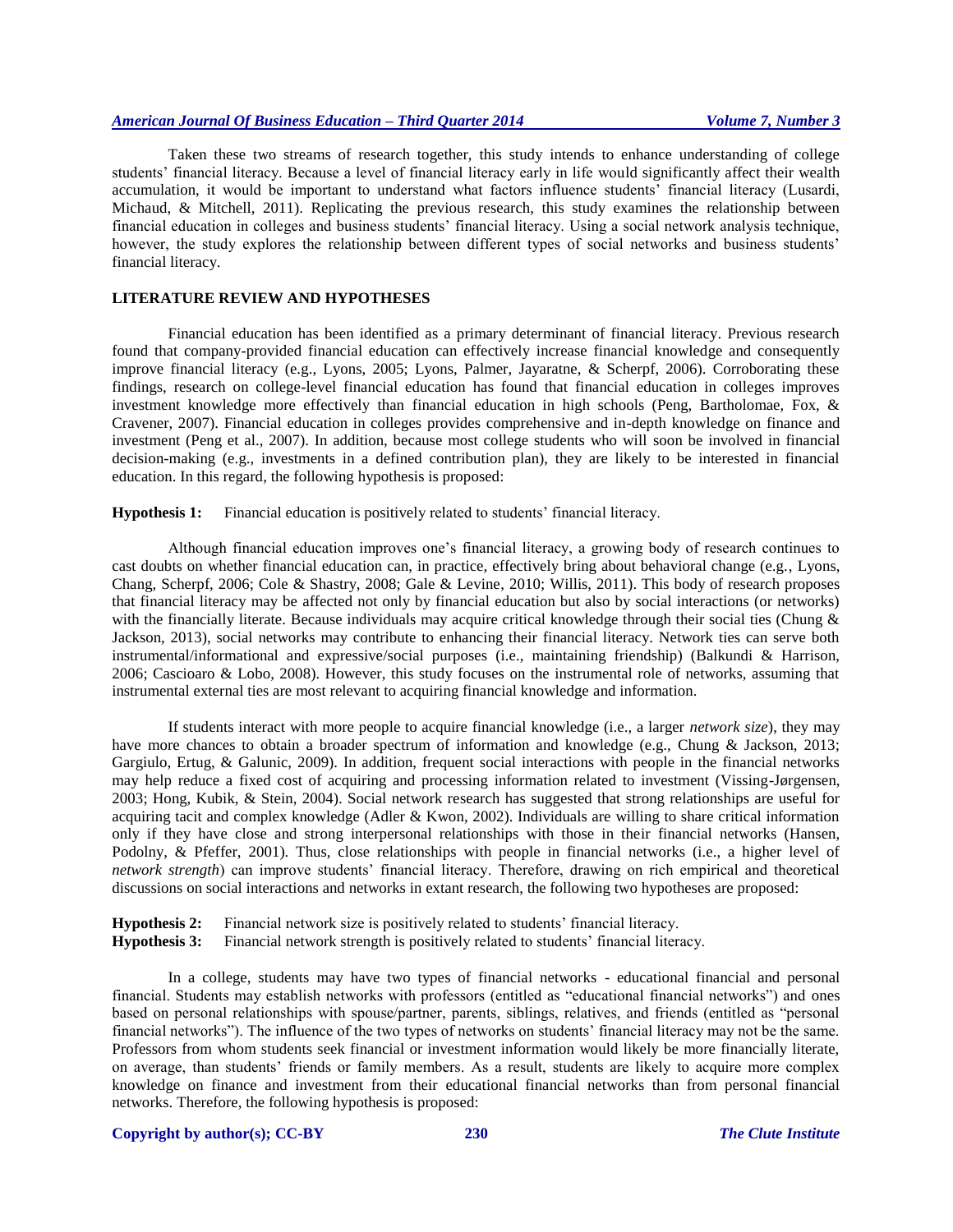**Hypothesis 4:** Students' financial literacy is more strongly associated with their educational financial network strength than personal financial network strength.

# **METHODS AND MODEL SPECIFICATION**

#### **Sample and Procedure**

The authors surveyed 111 senior college students in a business school located in the northwestern United States. The surveys were conducted by using a traditional paper-and-pencil survey in the classroom in the Spring and Fall 2012 semesters. Students were told that the surveys were anonymous and that students who participated received class engagement credits. Six students who did not provide all the information were excluded from the sample, resulting in 105 respondents.

#### **Key Measures**

#### *Financial Literacy*

To measure students' financial literacy, this study first assumes that financial literacy can be captured by a level of financial knowledge or understanding following prior studies on financial literacy (e.g., Hilgert, Hogarth, & Beverly, 2003; Lusardi & Mitchell, 2007). Next, to evaluate students' financial knowledge, this study uses a battery of five questions from the National Financial Capability Study supported by the FINRA Investor Education Foundation. The five questions cover fundamental concepts of economics and finance, such as calculations about interest rates and inflation, the relationship between interest rates and bond prices, the relationship between interest payments and maturity in mortgages, and risk diversification.<sup>1</sup> A higher score indicates a higher level of financial literacy.

#### *Financial Education*

Respondents' majors are used as a proxy for their financial education, assuming that financial education is taken more seriously when students major in economics, finance, or accounting than other areas (e.g., marketing or management). A dummy variable is used to indicate whether students major in at least one of the three areas.

#### *Financial Network Variables*

Following Chung and Jackson (2013) and Reinholt, Pedersen, and Foss (2011), an egocentric network technique is adopted to assess students' financial networks. Respondents list the first and last name initials of up to ten people, including spouse/partner, parents, siblings, relatives, friends, and professors, who they believe are most important resources for obtaining financial or investment information. Limiting the list of possible contacts to ten people may not allow respondents to describe their entire financial networks, but constraining the number of contacts listed has the benefit of making data collection more feasible (see Morrison, 2002).

Next, their financial networks are divided into *educational financial* and *personal financial*. Educational financial networks are defined as those tied with professors and personal financial networks as those tied with spouse/partner, parents, siblings, relatives or friends. *Network size* is defined as the total number of persons from whom a respondent acquires financial or investment information (Hansen et al., 2001). Thus, *the size of educational financial networks* indicates the total number of professors from whom a respondent acquires financial or investment information, and *the size of personal financial networks* indicates the total number of persons, other than professors, from whom a respondent acquires financial or investment information.

To measure the strength of respondents' financial networks, respondents were asked to answer the following question for each person in their networks: "During the five years, how often have you talked to each

 $\overline{a}$ 

<sup>&</sup>lt;sup>1</sup> For the exact wording of the five questions, see the survey questions posted to the website of the National Financial Capability Study, http://www.usfinancialcapability.org/survey\_data.html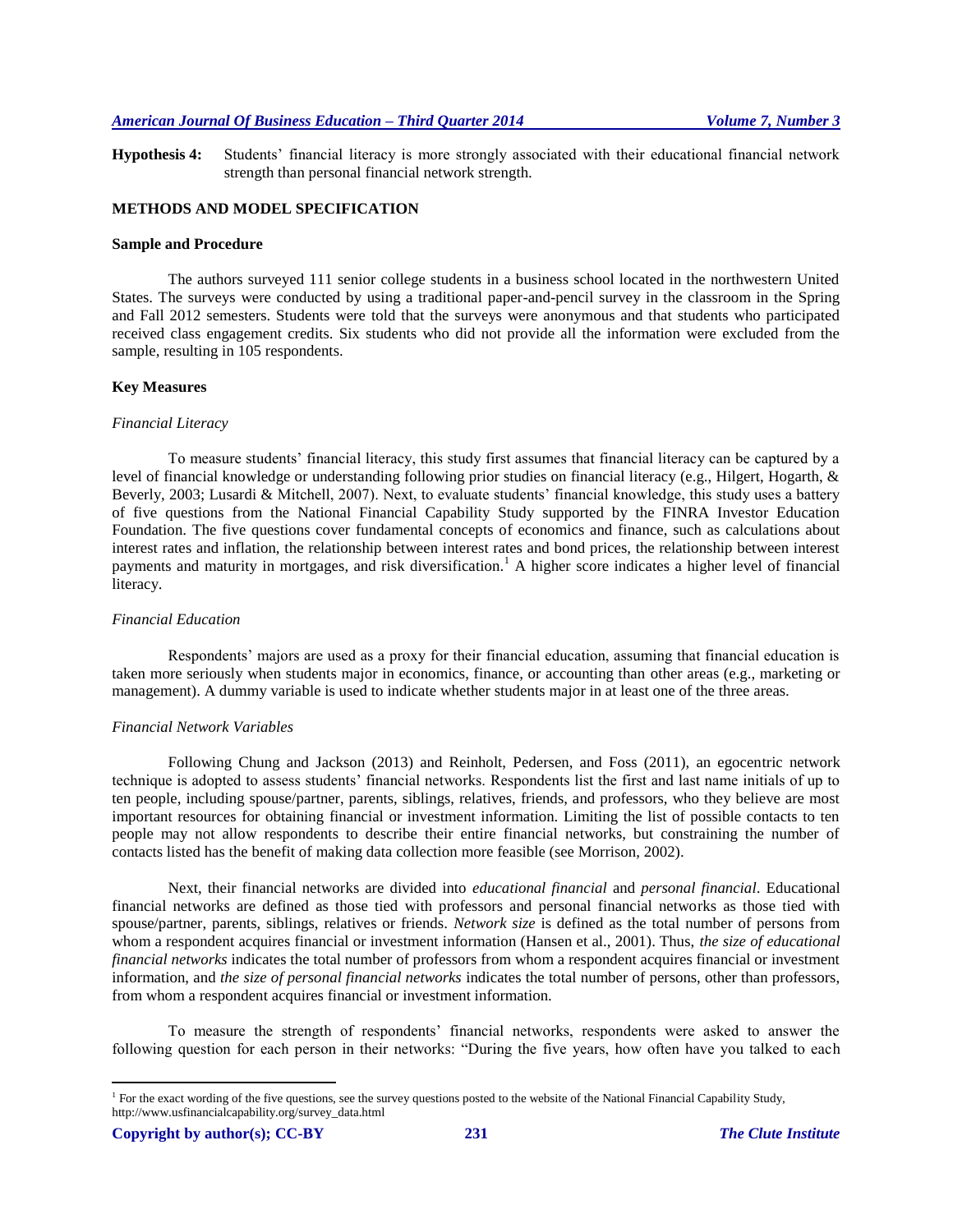person in order to acquire financial and/or investment information?" ( $0 =$  Never,  $1 =$  Once a Year or Less,  $2 =$ Several Times a Year,  $3 =$ Once a Month,  $4 = 2-3$  Times a Month,  $5 =$ Once a Week or More). Respondents' network strength refers to the average score of answers for persons in their networks. Therefore, the *strength of educational financial networks* indicates the average score of the relationship strength with professors, if any, in the network, while the *strength of personal financial networks* indicates the average score of the relationship strength with others except professors in the network. A higher score indicates a higher level of network strength.

# **Model Specification**

To test the hypotheses on the relationships between educational financial networks and students' financial literacy, the following empirical model is estimated:

 $FL_i = \beta_0 + \beta_1 FE_i + \beta_2 EFN\_Size_i + \beta_3 EFN\_Strongth_i + \beta_4 Z_i + \epsilon_i.$ 

Variable *FL<sup>i</sup>* indicates a student *i*'s financial literacy measured by a score of the five questions covering fundamental concepts of economics and finance. As an independent variable, the model includes *FE<sup>i</sup>* , which indicates a student *i*'s financial education. It also includes *EFN\_Size<sup>i</sup>* and *EFN\_Strength<sup>i</sup>* , which indicate a student *i*'s educational financial network size and strength, respectively. Z<sub>*i*</sub> indicates a set of control variables.

# **Control Variables**

Control variables include respondents' investment experience, grade point average (GPA), and demographic backgrounds. First, investment experience is controlled for because, when a respondent has any prior experience in investing, his/her financial literacy would differ than otherwise. Survey participants are asked to answer whether they have owned any stocks or mutual funds during the past five years (Yes  $= 1$ ). When a respondent answers "Yes" in either stocks or mutual funds, he is regarded as one who has investment experience. Second, respondents' GPA is controlled for, as well as individual demographic characteristics such as gender (female = 1), age, and ethnicity (White = 1, otherwise = 0).

#### **RESULTS**

#### **Descriptive Statistics**

Table 1 presents descriptive statistics on the sample. The mean score of respondents' financial literacy is 4.14, which is greater than the 3.4 that Lusardi (2011) reported with a national survey sample of 1,488 adults in 2009 for college graduates or those with advanced degrees. The higher score may result from the fact that the sample consists of business students. The respondents in the sample have four or five people, on average, from whom they have obtained financial or investment information. Among the networks from which they seek financial information, one or two persons, on average, are linked to professors. The respondents have a higher level of network strength with professors than with personal connections. About 47 percent of the respondents have studied economics, finance, or accounting as a single or double major. About 38 percent of the respondents have investment experience. Female respondents consist of 36% of the sample. Respondents' age ranges from 20 to 35 with a mean age of 22.2. About 87% of the respondents are white.

Table 1 also reports correlation coefficients among respondents' financial literacy, financial education, and financial network variables. In the table, respondents' financial literacy is significantly positively related to their educational financial network size and strength.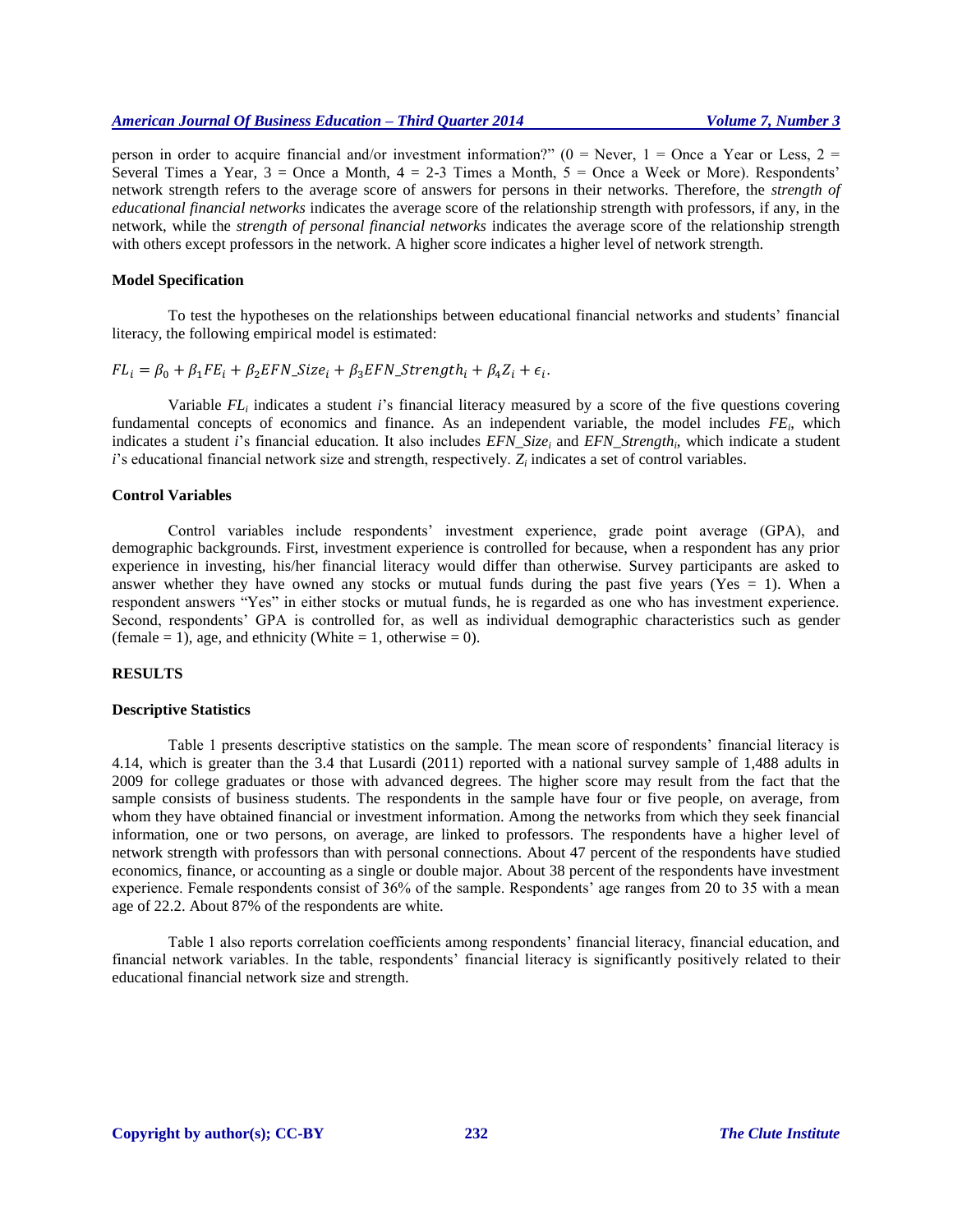# *American Journal Of Business Education – Third Quarter 2014 Volume 7, Number 3*

| <b>Table 1: Sample Descriptive Statistics and Correlations</b> |      |      |           |           |           |           |         |          |      |
|----------------------------------------------------------------|------|------|-----------|-----------|-----------|-----------|---------|----------|------|
|                                                                | mean | s.d. |           |           |           |           | 5       | 6        | 7    |
| 1. Financial literacy                                          | 4.14 | 0.80 | 1.00      |           |           |           |         |          |      |
| 2. Financial education                                         | 0.47 | 0.50 | $0.41***$ | 1.00      |           |           |         |          |      |
| 3. Total financial network<br>size                             | 4.54 | 2.39 | $-0.01$   | 0.01      | 1.00      |           |         |          |      |
| 4. Educational financial<br>network size                       | 1.64 | 0.83 | $0.23**$  | $0.33***$ | $0.22**$  | 1.00      |         |          |      |
| 5. Personal financial<br>network size                          | 4.11 | 2.34 | $-0.09$   | $-0.10$   | $0.94***$ | $-0.12$   | 1.00    |          |      |
| 6. Educational financial<br>network strength                   | 3.66 | 1.72 | $0.30***$ | $0.34***$ | 0.14      | $0.83***$ | $-0.14$ | 1.00     |      |
| 7. Personal financial<br>network strength                      | 3.19 | 1.04 | 0.03      | 0.07      | $-0.13$   | 0.08      | $-0.16$ | $0.21**$ | 1.00 |

Note:  $N = 105$ , \*\*\*  $p < 0.01$ , \*\*  $p < 0.05$ , \*  $p < 0.1$ 

# **Effects of Financial Education on Financial Literacy**

Table 2 presents regression results with different settings of the model described in the previous section. In order to avoid the potential multicollinearity problem in the model, different settings for the financial network variables are employed. Regardless of different settings, financial education is significantly positively related to students' financial literacy. Thus, the results indicate that students' financial literacy is positively affected by financial education, supporting Hypothesis 1.

| Dependent Variable: Students' Financial Literacy  | (1)        | (2)        | (3)        |
|---------------------------------------------------|------------|------------|------------|
| Constant                                          | 1.422      | 1.423      | 1.423      |
|                                                   | (1.103)    | (1.088)    | (1.102)    |
| Financial education (Yes = 1)                     | $0.439***$ | $0.430***$ | $0.438***$ |
|                                                   | (0.155)    | (0.153)    | (0.155)    |
| Educational financial networks:                   |            |            |            |
| Network size                                      | $-0.111$   |            | $-0.141$   |
|                                                   | (0.108)    |            | (0.107)    |
| Network strength                                  | $0.128**$  | $0.087**$  | $0.128**$  |
|                                                   | (0.049)    | (0.035)    | (0.049)    |
| Personal financial networks:                      |            |            |            |
| Network size                                      |            |            | $-0.032$   |
|                                                   |            |            | (0.030)    |
| Network strength                                  | $-0.053$   | $-0.047$   | $-0.054$   |
|                                                   | (0.083)    | (0.082)    | (0.082)    |
| Total financial network size                      | $-0.029$   | $-0.033$   |            |
| (educational and personal financial network size) | (0.030)    | (0.030)    |            |
| Investment experience (Yes = 1)                   | $0.257*$   | $0.268*$   | $0.260*$   |
|                                                   | (0.136)    | (0.136)    | (0.135)    |
| <b>GPA</b>                                        | $0.329**$  | $0.334**$  | $0.329**$  |
|                                                   | (0.164)    | (0.162)    | (0.164)    |
| Gender (Female $= 1$ )                            | $-0.137$   | $-0.123$   | $-0.137$   |
|                                                   | (0.157)    | (0.154)    | (0.157)    |
| Age                                               | $0.063*$   | 0.062      | $0.064*$   |
|                                                   | (0.035)    | (0.034)    | (0.035)    |
| Ethnicity (White $= 1$ )                          | 0.295      | 0.286      | 0.294      |
|                                                   | (0.209)    | (0.208)    | (0.209)    |
| $R^2$                                             | 0.288      | 0.284      | 0.289      |

| Table 2: Regression Results: Business Students' Financial Literacy |  |  |  |
|--------------------------------------------------------------------|--|--|--|
|                                                                    |  |  |  |

Note:  $N = 105$ , \*\*\*  $p < 0.01$ , \*\*  $p < 0.05$ , \*  $p < 0.1$ . Robust standard errors are in parentheses.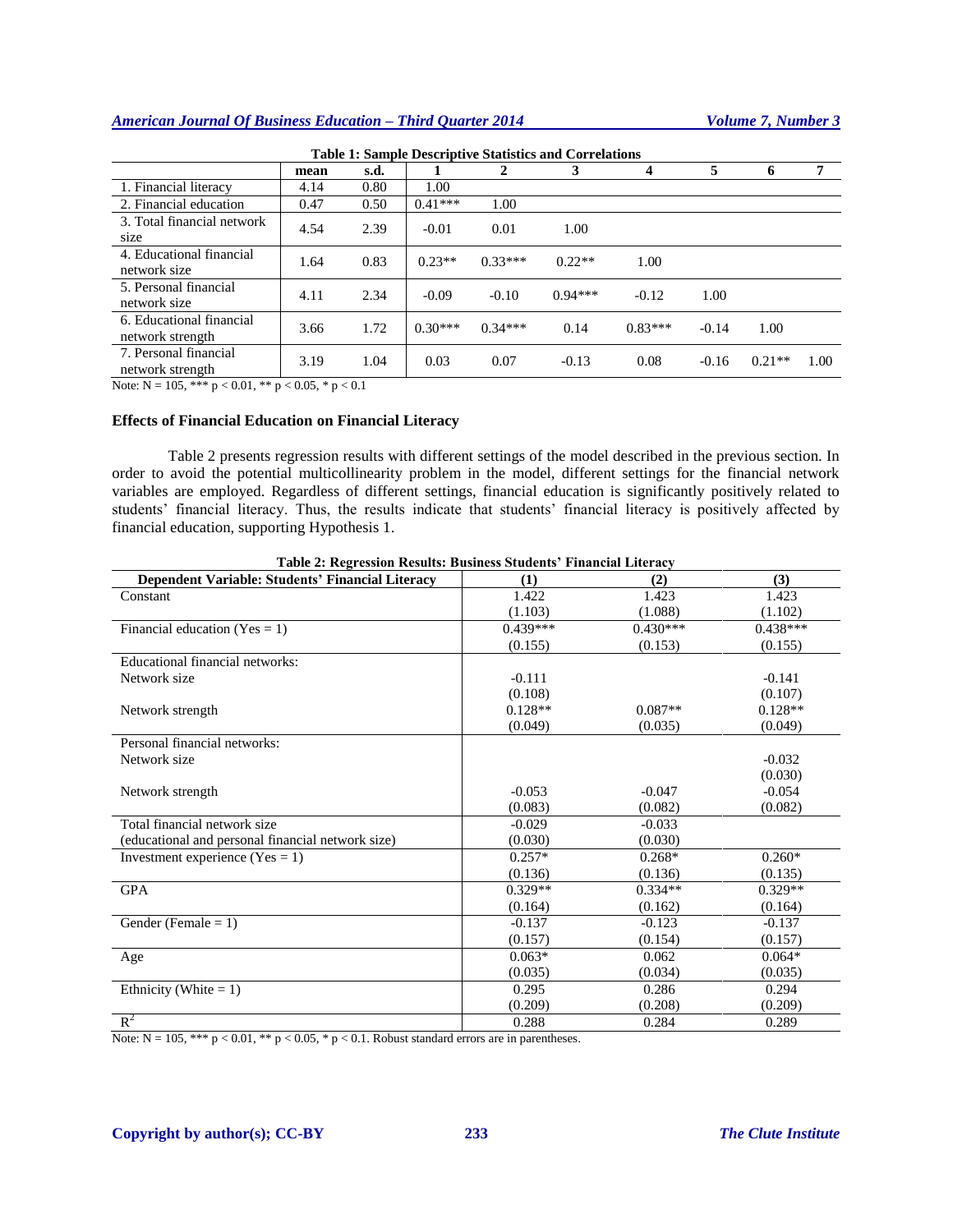# **Effects of Educational Financial Networks on Financial Literacy**

The results presented in the table consistently show that respondents' educational and personal financial network size is not significantly related to their financial literacy, which does not support Hypothesis 2. However, their education financial network strength is significantly positively related to their financial literacy while personal financial network strength is not. Therefore, Hypotheses 3 and 4 are partially supported. In particular, the positive effects of educational financial network strength on students' financial literacy are consistent across the different settings. First, results in Column 1 indicate that when a respondent's network strength with professors increases from "once a month" to "2-3 times a month," his/her financial literacy increases by 12.8% after controlling for other variables. Second, when educational financial network size is dropped from the model because of its potential collinearity with educational financial network strength, the effect of the network strength with professors is still significant, even though its magnitude is reduced by 32% (see Column 2). Last, when personal financial network size, instead of the total financial network size, is included in the model (Column 3), the effect of respondents' network strength with professors on his/her financial literacy is restored to a level of 12.8%. Thus, the results presented in Columns 1-3 show that a respondent's financial literacy can be increased by 8.7-12.8% when he/she contacts professors more frequently for the purpose of getting financial or investment information. The increase in respondents' financial literacy is obtained when their majors and investment experience are controlled for.

In contrast to educational financial networks, personal financial networks are not significantly related to students' financial literacy. The different effects of educational and personal financial networks may be related to a level of financial literacy of the persons in the network. Professors would more likely be financially literate than spouse/partner, parents, siblings, relatives, or friends. Thus, it can be inferred that when a student meets people having a high level of financial literacy more frequently, his/her financial literacy is more likely to increase.

# **CONCLUSION**

This study examines whether financial networks, as well as financial education, affect students' financial literacy. With a complete sample of 105 senior business college students, the study finds first that financial education is positively related to students' financial literacy as the literature on financial education documents. Second, it finds that, when students have strong networks with professors, they are likely to be more financially literate. The findings suggest that in order to improve students' financial literacy, formal financial education may not be enough; more interactions with faculty would contribute to enhancing students' financial literacy. Therefore, providing students more opportunities to interact with faculty, such as participating in experiential learning programs (e.g., investment clubs), may increase the likelihood of improving students' financial literacy.

# **AUTHOR INFORMATION**

**Yunhyung Chung**, Ph.D., Assistant Professor of Management and Human Resources, College of Business and Economics, University of Idaho, 875 Perimeter Drive MS 3161, Moscow, ID 83844-3161, USA. E-mail: [yunchung@uidaho.edu](mailto:yunchung@uidaho.edu)

**Youngkyun Park**, Ph.D., Assistant Professor of Finance, College of Business and Economics, University of Idaho, 875 Perimeter Drive MS 3161, Moscow, ID 83844-3161, USA. E-mail: [youngpark@uidaho.edu](mailto:youngpark@uidaho.edu) (Corresponding author)

### **REFERENCES**

- 1. Adler, P. S., & Kwon, S. W. (2002). Social capital: Prospects for a new concept. *Academy of Management Review, 27*, 17-40.
- 2. Balkundi, P., & Harrison, D. A. (2006). Ties, leaders, and time in teams: Strong inference about network structure's effects on team viability and performance. *Academy of Management Journal, 49*, 49-68.
- 3. Brown, J. R., Ivković, Z., Smith, P. A., & Weisbenner, S. J. (2008). Neighbors matter: Causal community effects and stock market participation. *Journal of Finance, 63*, 1509-1531.
- 4. Campbell, J. (2006). Household finance. *Journal of Finance, 61*(4), 1553-1604.

### **Copyright by author(s)[; CC-BY](http://creativecommons.org/licenses/by/3.0/) 234** *[The Clute Institute](http://www.cluteinstitute.com/)*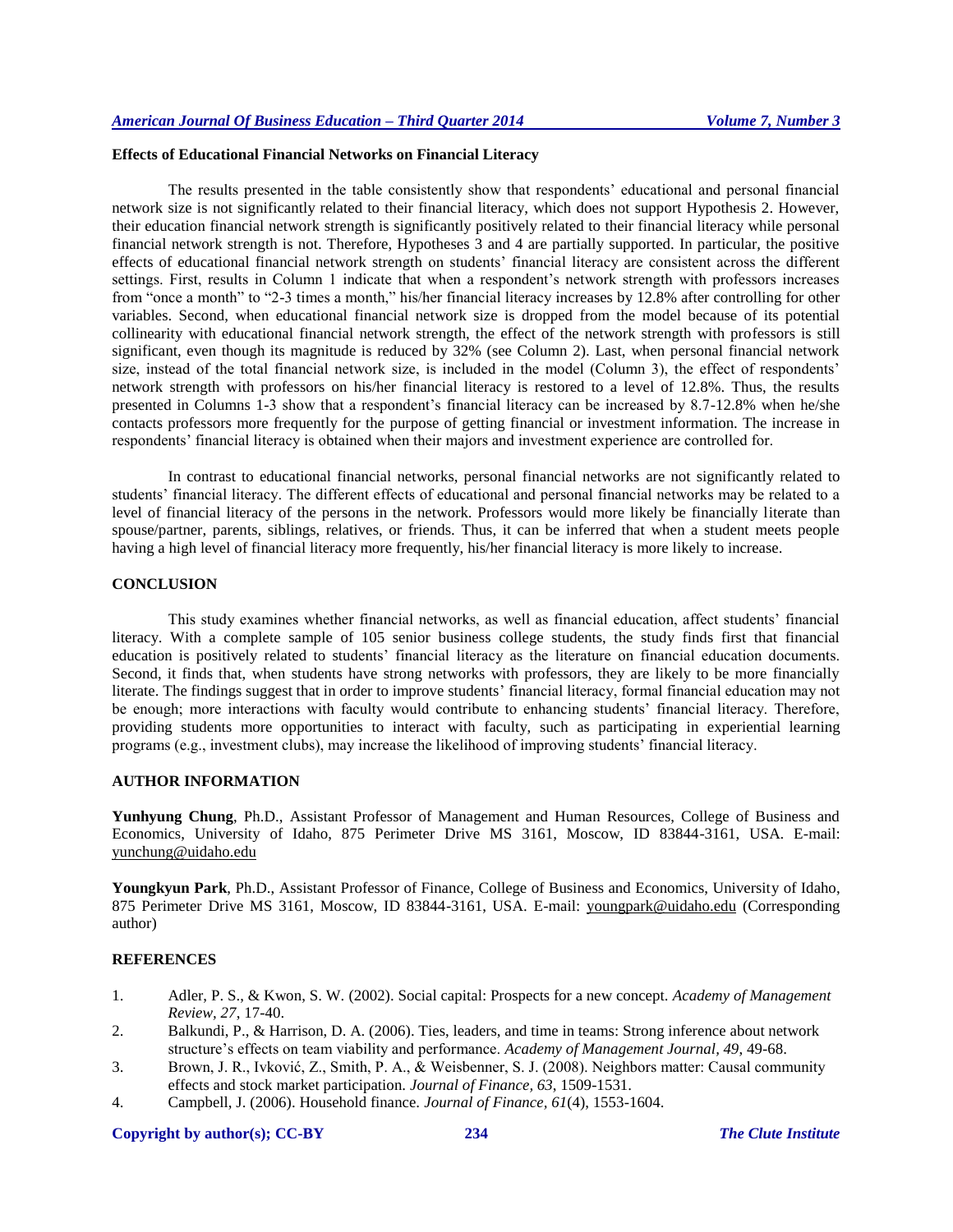# *American Journal Of Business Education – Third Quarter 2014 Volume 7, Number 3*

- 5. Cascioaro, T., & Lobo, M. S. (2008). When competence is irrelevant: The role in interpersonal affect in task-related ties. *Administrative Science Quarterly, 53*, 655-684.
- 6. Chung, Y., & Jackson, S. E. (2013). The internal and external networks of knowledge-intensive teams: The role of task routineness. *Journal of Management, 39*, 442-468.
- 7. Cole, S., & Shastry, G. K. (2008). *If you are so smart, why aren't you rich? The effects of cognitive ability, education, and financial literacy on financial market participation*. Paper presented at 2009 Federal Reserve System Community Affairs Research Conference, Washington, D.C.
- 8. Duflo, E., & Saez, E. (2002). Participation and investment decisions in a retirement plan: The influence of colleagues' choices. *Journal of Public Economics, 85*, 121-148.
- 9. Gale, W. G., & Levine, R. (2010). *Financial literacy: What works? How could it be more effective?* Paper presented at the First Annual Conference of the Financial Literacy Research Consortium, Washington, D.C.
- 10. Gargiulo, M., Ertug, G., & Galunic, C. (2009). The two faces of control: Network closure and individual performance among knowledge workers. *Administrative Science Quarterly, 54*, 299-333.
- 11. Hansen, M., Podolny, J. M., & Pfeffer, J. (2001). So many ties, so little time: A task contingency perspective on the value of social capital in organisations. In: S. M. Gabbay & R. Th. A. J. Leenders (Eds.), *Research in the sociology of organizations* (Vol. 18, pp. 21-57). London: Jai Press.
- 12. Hilgert, M. A., Hogarth, J. M., & Beverly, S. G. (2003). Household financial management: The connection between knowledge and behavior. *Federal Reserve Bulletin, 7*, 309-322.
- 13. Hong, H., Kubik, J. D., & Stein, J. C. (2004). Social interaction and stock-market participation. *Journal of Finance, 59*, 137-163.
- 14. Hung, A. A., Mihaly, M., & Yoong, J. K. (2009). *Federal financial and economic literacy education programs, 2009*. RAND Corporation.
- 15. Kaustia, M., & Knüpfer, S. (2012). Peer performance and stock market entry. *Journal of Financial Economics, 104*, 321-338.
- 16. Lusardi, A. (2011). *Americans' financial capability*. (Pension Research Council Working Paper, PRC WP2011-02).
- 17. Lusardi, A., & Mitchell, O. S. (2007). *Financial literacy and retirement planning: New evidence from the Rand American life panel*. (Michigan Retirement Research Center Working Paper, WP2007-157).
- 18. Lusardi, A., & Mitchell, O. S. (2008). Planning and financial literacy: How do women fare? *American Economic Review: Papers and Proceedings, 98*(2), 413-417.
- 19. Lusardi, A., & Tufano, P. (2009). *Debt literacy, financial experiences, and overindebtedness*. (NBER Working Paper 14808). Cambridge, Mass.: National Bureau of Economic Research.
- 20. Lusardi, A., Michaud, P.-C., & Mitchell, O. S. (2011). *Optimal financial literacy and saving for retirement*. (Pension Research Council Working Paper, PRC WP2011-20).
- 21. Lyons, A. C. (2005). Financial education and program evaluation: Challenges and potentials for financial professionals. *Journal of Personal Finance, 4*(4), 56-68.
- 22. Lyons, A. C., Chang, Y., & Scherpf, E. (2006). Translating financial education into behavior change for low-income populations. *Journal of Consumer Affairs, 40*(20), 208-235.
- 23. Lyons, A. C., Palmer, L., Jayaratne, K. S. U., & Scherpf, E. (2006). Are we making the grade? A national overview of financial education and program evaluation. *Journal of Consumer Affairs, 40*(20), 208-235.
- 24. Moore, D. (2003). *Survey of financial literacy in Washington State: Knowledge, behavior, attitudes, and experiences*. (Technical Report 03-39). Pullman, Wash.: Washington State University Social and Economic Sciences Research Center.
- 25. Morrison, E. W. (2002). Newcomers' relationship: The role of social network ties during socialization. *Academy of Management Journal, 45*, 1149-1160.
- 26. Peng, T., Bartholomae, S., Fox, J., & Cravener, G. (2007). The impact of personal finance education delivered in high school and college courses. *Financial Counseling and Planning, 17*(2), 27-45.
- 27. Perry, V. G., & Morris, M. D. (2005). Who is in control? The role of self-perception, knowledge, and income in explaining consumer financial behavior. *Journal of Consumer Affairs, 39*(2), 299-313.
- 28. Reinholt, M., Pedersen, T., & Foss, N. J. (2011). Why a central network position isn't enough: The role of motivation and ability for knowledge sharing in employee networks. *Academy of Management Journal, 54*, 1277-1297.
- 29. U.S. Department of the Treasury. (2007). *Strategy for assuring financial empowerment*. Washington, D.C.

# **Copyright by author(s)[; CC-BY](http://creativecommons.org/licenses/by/3.0/) 235** *[The Clute Institute](http://www.cluteinstitute.com/)*